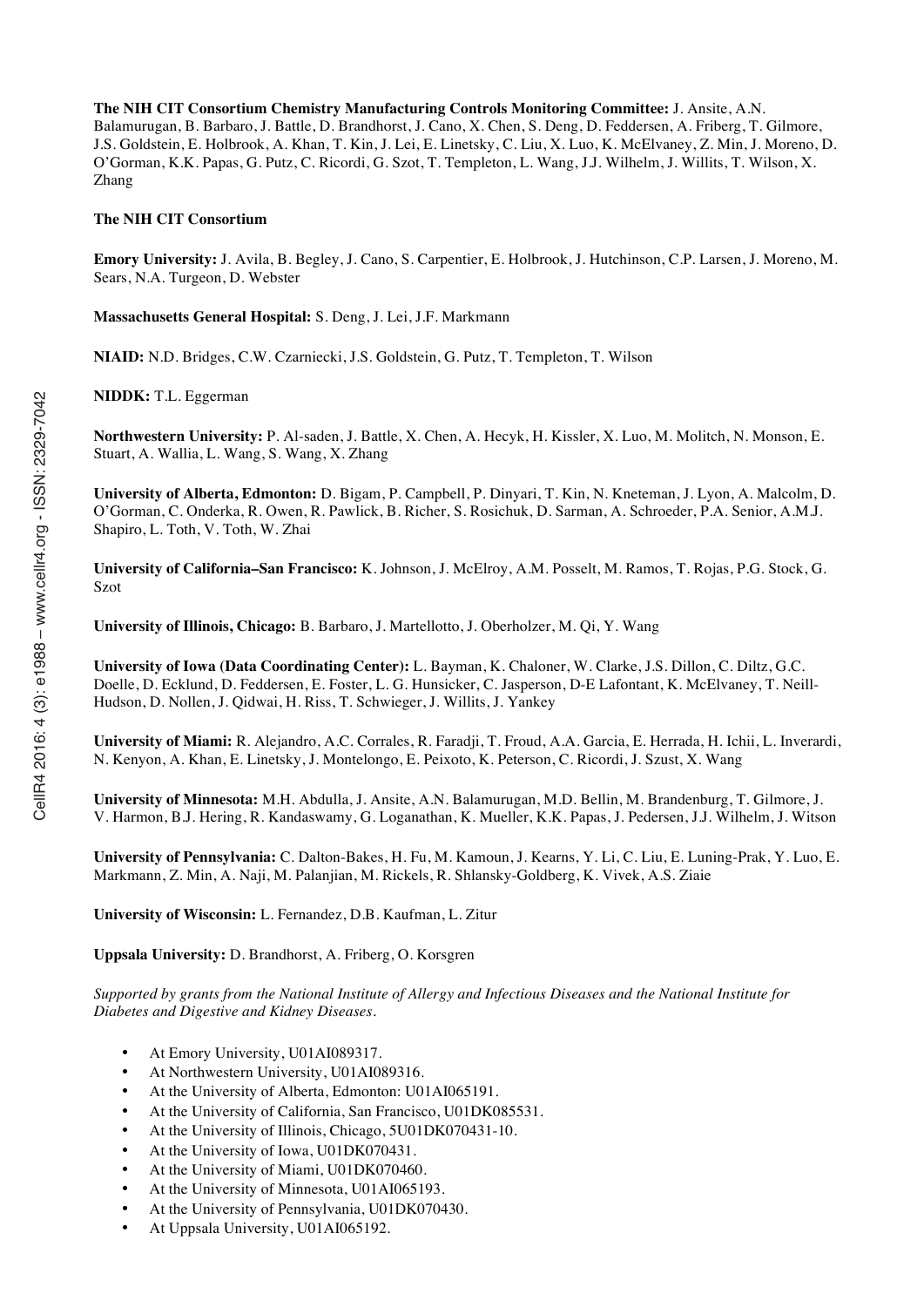*In addition, the study was supported by the following GCRC and CTSA awards:*

- At Emory University: UL1TR000454.
- At Northwestern University: 5UL1RR025741 and 8UL1TR000150.
- At the University of California, San Francisco, UL1TR000004.
- At the University of Illinois, Chicago, UL1TR000050.
- At the University of Miami: 1UL1TR000460.
- At the University of Minnesota: 5M01-RR000400 and UL1TR000114.
- At the University of Pennsylvania: UL1TR000003.

Address correspondence to: Camillo Ricordi MD, Chairman, CIT Steering Committee, ricordi@miami.edu

# **To cite this article**

*Raw Material Specification, Calcium Chloride USP (Dihydrate) – Standard Operating Procedure of the NIH Clinical Islet Transplantation Consortium*

CellR4 2016; 4 (3): e1988